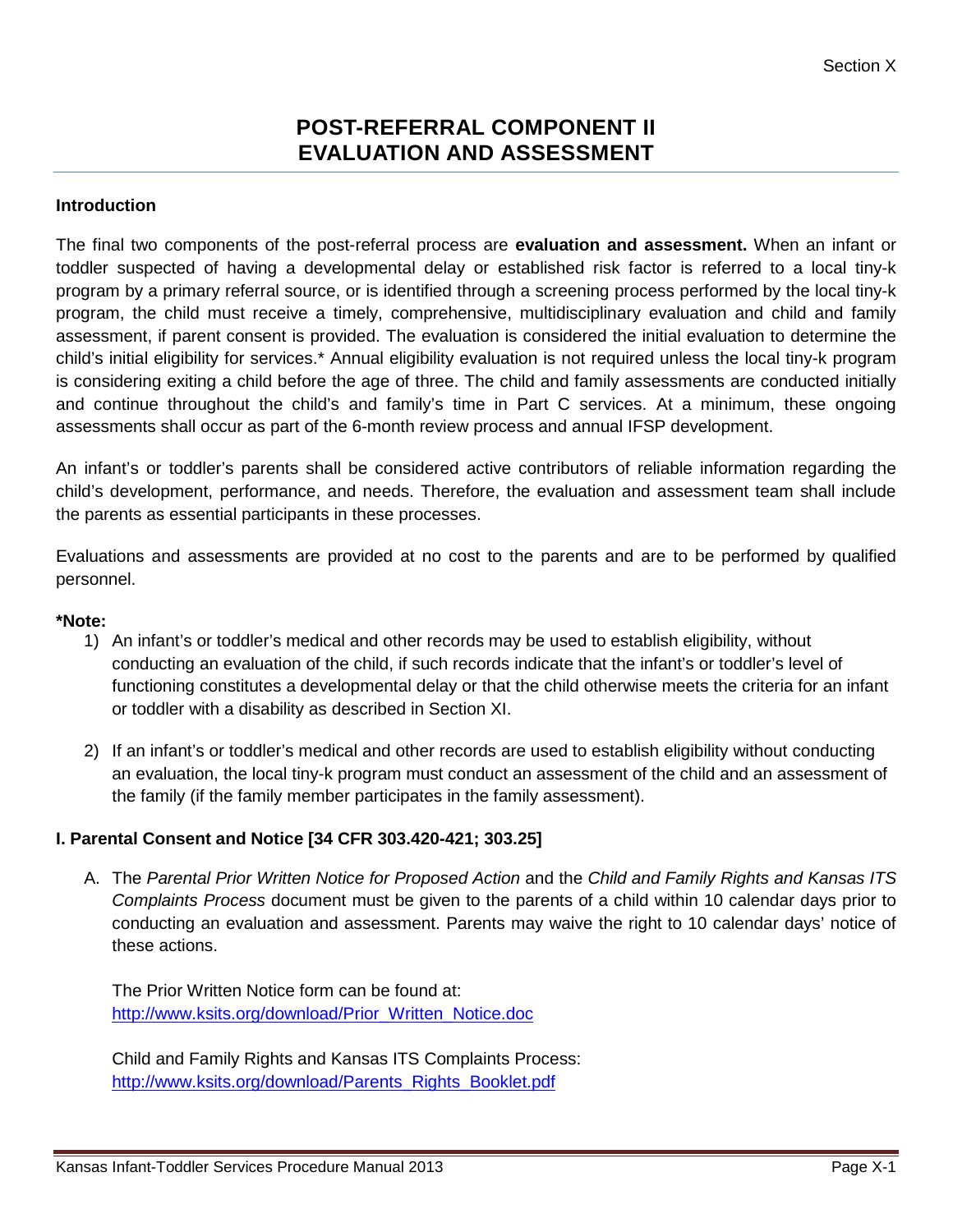Local tiny-k programs are required to utilize the *Prior Written Notice* and the *Child and Family Rights and Complaints Process* document provided by KDHE/KSITS.

B. Prior to conducting evaluations and assessments, local tiny-k programs are required to obtain *Consent for Evaluation/Assessment* and provide the family with the *Child and Family Rights and Kansas ITS Complaints Process* document. This consent is valid for the period of one year.

The Consent for Evaluation/Assessment form can be found at: [http://www.ksits.org/download/Consent\\_for\\_Evaluation\\_Assessment.doc](http://www.ksits.org/download/Consent_for_Evaluation_Assessment.doc)

Child and Family Rights and Kansas ITS Complaints Process: [http://www.ksits.org/download/Parents\\_Rights\\_Booklet.pdf](http://www.ksits.org/download/Parents_Rights_Booklet.pdf)

- 1) Consent must be obtained by the local tiny-k programs yearly for on-going assessment purposes.
- 2) If a local tiny-k program is considering the dismissal of a child before the age of three, a reevaluation of eligibility is required. Separate consent for evaluation shall be provided by the parent. (A local tiny-k program can never consider dismissal of an automatically eligible child. The parent can however, choose to withdraw from the program.)
- 3) Local tiny-k programs are required to utilize the *Consent for Evaluation/Assessment* form and the *Child and Family Rights and Complaints* documents provided by KDHE/KITS.

Child and Family Rights and Kansas ITS Complaints Process: [http://www.ksits.org/download/Parents\\_Rights\\_Booklet.pdf](http://www.ksits.org/download/Parents_Rights_Booklet.pdf)

- C. The request for written parental consent and the procedural safeguards notice must be written in language understandable to the general public, and provided in the native language of the parents, unless it is clearly not feasible to do so.
- D. The mode of communication shall be that normally used by the parent (such as sign language, Braille, or oral communication) if the parents are deaf or blind, or have no written language.
- E. If the native language or other mode of communication of the parent is not a written language, the local tiny-k program must take steps to ensure that the request for parental consent and procedural safeguards notice is
	- 1) translated orally or by other means to the parent in the parent's native language or other mode of communication, and
	- 2) understood by the parent.
- F. There must be written evidence in the child's early intervention records that the requirements of this subsection have been met.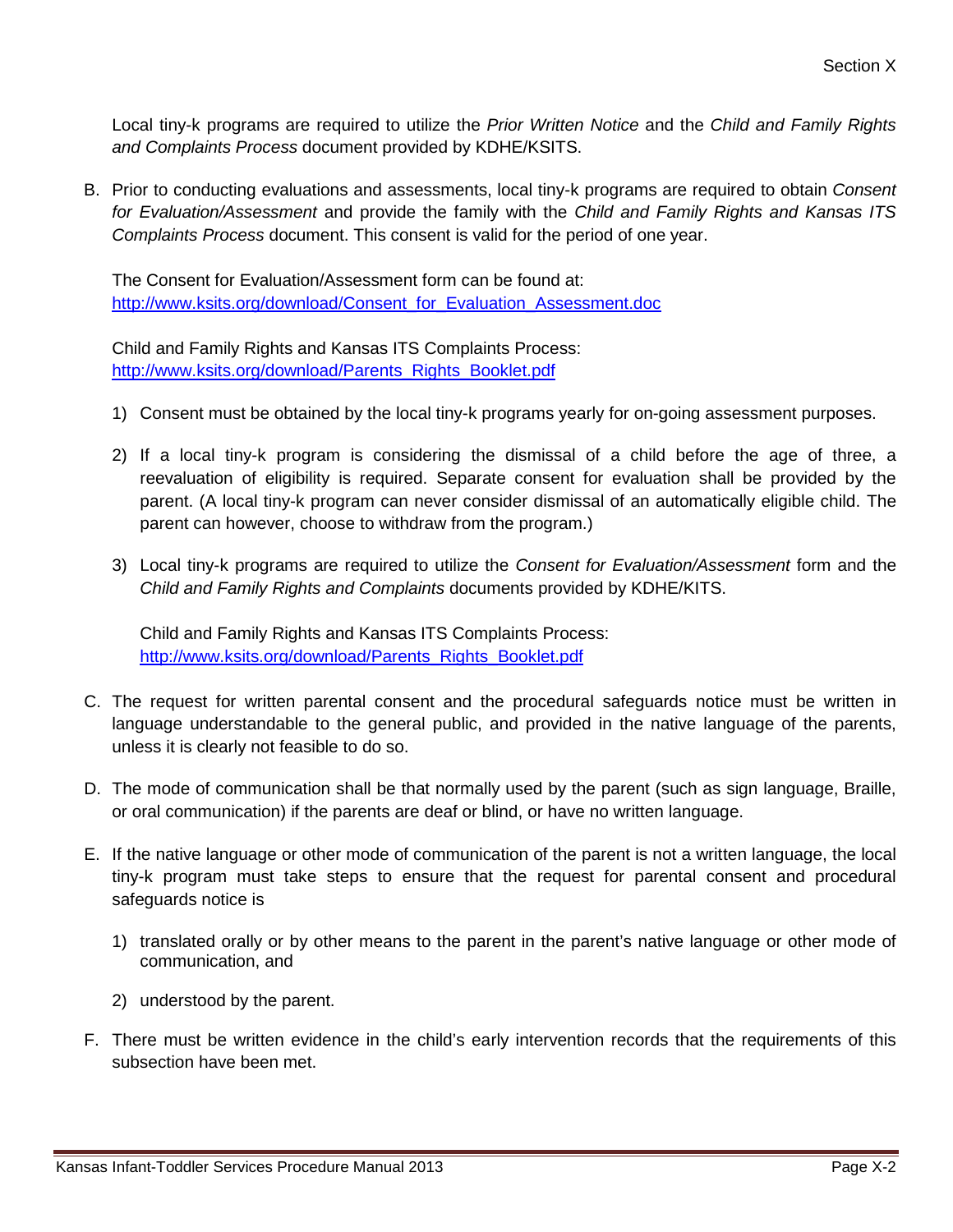# **II. Parent Right to Decline Services/Deny Consent [34 CFR 303.420]**

- A. If the parent does not give consent, the local tiny-k program must make reasonable efforts to ensure that the parent
	- 1) is fully aware of the nature of the evaluation and assessment or the services that would be available, and
	- 2) understands that their infant or toddler will not be able to receive the evaluation, assessment, or early intervention services unless consent is given.
- B. If the parent does not give consent, the local tiny-k program may **not** use the due process hearing procedures to challenge the parent's refusal.
- C. The parents determine whether or not they, their infant or toddler with a developmental delay, or other family members will accept or decline any early intervention service. Local tiny-k programs are required to use the *Declining/Withdraw from the Local tiny-k Program and Early Intervention Services* form.

The Declining Participation Form can be found at: [http://www.ksits.org/download/Declining\\_Participation.doc](http://www.ksits.org/download/Declining_Participation.doc)

D. The parent may decline a service after first accepting it, without jeopardizing other early intervention services. Local tiny-k programs are required to use the *Declining/Withdraw from the Local tiny-k Program and Early Intervention Services* form.

The Declining Participation Form can be found at: [http://www.ksits.org/download/Declining\\_Participation.doc](http://www.ksits.org/download/Declining_Participation.doc)

E. If parental consent for evaluation, assessment of the infant or toddler, or initiation of services is not given, and the situation warrants it, the local agency may initiate a complaint of neglect with the Kansas Department for Children and Families.

### **III. Multidisciplinary Evaluation [34 CFR 303.321; 303.24; 303.322]**

Multidisciplinary evaluation, child assessment and family directed assessment is a dynamic process used to determine eligibility, identify unique strengths and needs of the child within the context of daily routines and activities in order to develop a dynamic Individualized Family Service Plan.

During the evaluation and assessment process professionals and families build their relationship. This collaboration between parents and service providers ensures parents are important members of the multidisciplinary team. Parents are the experts on their infant or toddler and provide much of the information critical to developing a complete picture of their child within the context of daily routines and activities as a member of a family and community.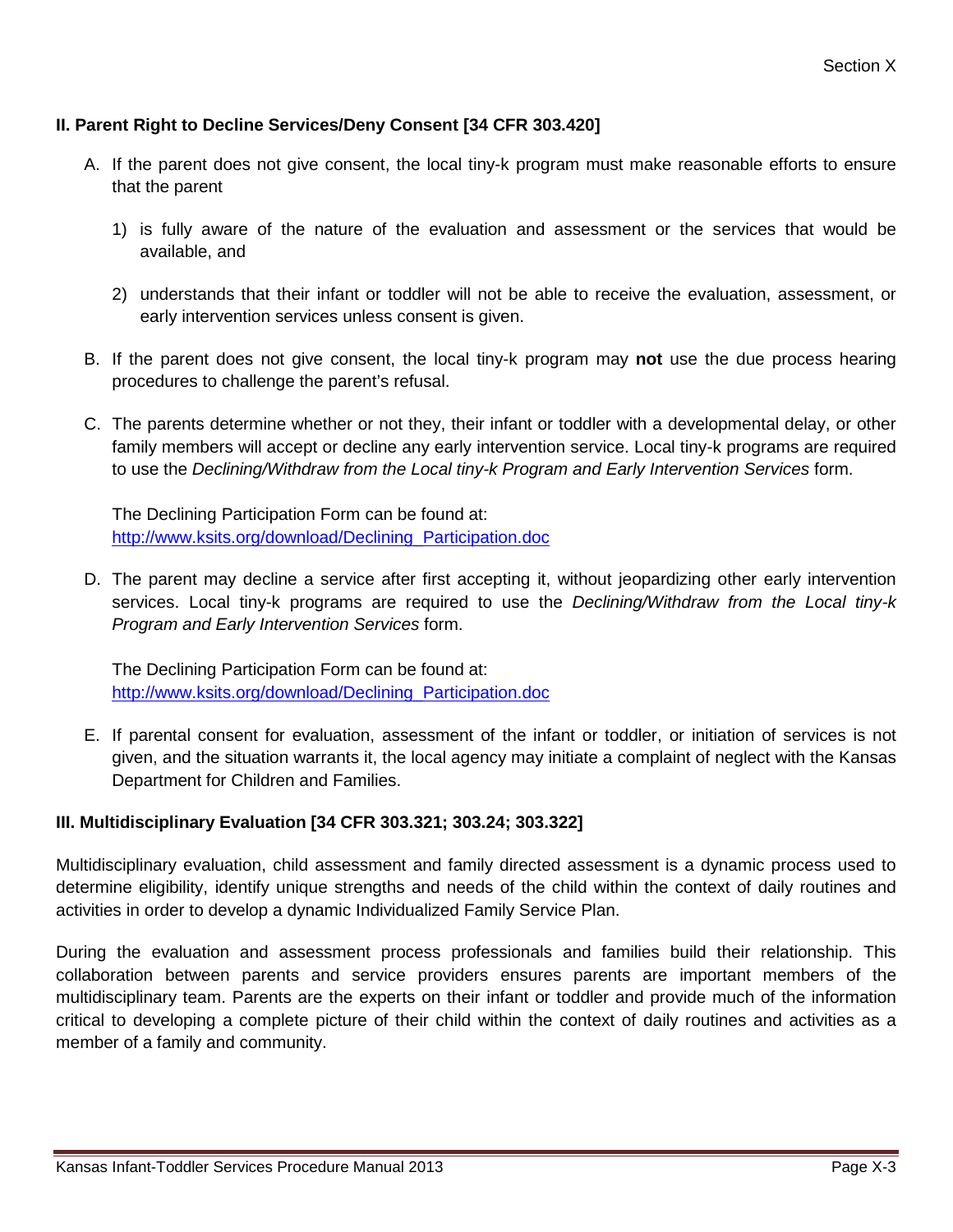A. Timeline for the Initial Evaluation and Assessments [34 CFR 303.310]

The initial evaluation and initial assessment of the infant or toddler, including any assessments of the family, as well as the initial Individualized Family Service Plan (IFSP) meeting, must be completed within 45 calendar days from the date the local tiny-k program receives the referral from the primary referral source. If the local tiny-k program chooses to screen the referred infant or toddler, to determine whether the child is suspected of having a developmental delay, then screening, initial evaluation, initial assessment and the initial IFSP must be completed within the 45-calendar day timeline.

If a toddler is referred to the local tiny-k program fewer than 45 days before that toddler's third birthday, the local tiny-k program is not required to conduct the initial evaluation, assessment, or IFSP meeting, and the tiny-k program, with parental consent, must refer the toddler to the SEA and appropriate LEA.

A local tiny-k program must ensure that in the event the parent has not provided consent despite documented, repeated attempts to obtain the consent, or due to exceptional circumstances that make it impossible to complete the initial evaluation, initial assessments, and initial IFSP within the 45-day timeline (e.g., child is hospitalized), the local tiny-k program will complete the following activities:

- 1) Document in the infant's or toddler's Part C records (including the ITS database) the exceptional family circumstances or repeated attempts to obtain parental consent.
- 2) Complete the screening (if applicable), the initial evaluation, the initial assessments (child and family), and the initial IFSP meeting as soon as possible after the documented exceptional family circumstances no longer exist or consent is obtained.
- B. Evaluation

Evaluation is the process used to review formal and informal measures, information, and data of the infant or toddler. The purpose of evaluation is to determine an infant's or toddler's initial and/or continuing eligibility for early intervention services. Please see Section XI for eligibility criteria in Kansas. The initial evaluation and (if eligible) the Individualized Family Services Plan must be completed within 45 days from the time a local tiny-k program receives the referral.

Eligibility should not be determined based on one instrument alone. Strictly speaking, regulations do not require the "assessment" to happen unless eligibility is determined. Kansas Infant-Toddler Services believes in a linked system of evaluation, assessment, IFSP development, and ongoing program evaluation for children. Determining eligibility requires the utilization of multiple tools (i.e., curriculumbased assessment, observation, administration of other instruments such as the Routines Based Interview). This affords teams enough information to make thorough and informed decisions about eligibility. This is especially important as there is a requirement to utilize Informed Clinical Opinion when making decisions about eligibility.

1) Procedures Guiding the Evaluation Process

No single procedure may be used as the sole criterion for determining an infant's or toddler's eligibility for early intervention services. Procedures must include the following actions: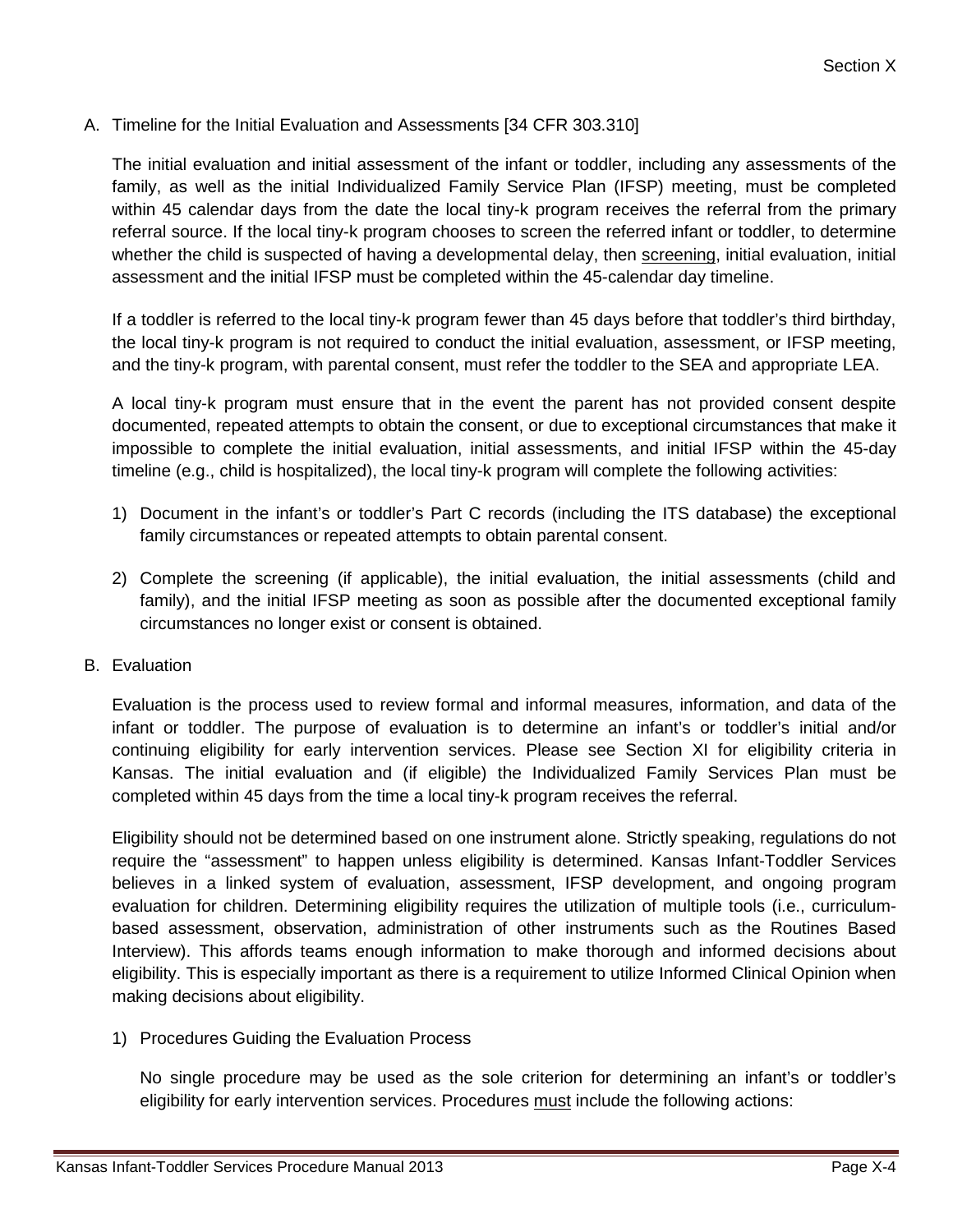- (a) Administering an evaluation instrument that may include
	- i. curriculum-based assessments (required in Kansas)
	- ii. rating scales
	- iii. developmental profiles
	- iv. other instruments that meet acceptable professional standards (including, but not limited to, Routines-Based Interview, ABC Matrix, or Family Reports associated with a specific assessment tool)

**Note:** Standardized tests are not required in Kansas for determining eligibility.

- (b) Taking the infant's or toddler's history (including interviewing the parent)
- (c) Identifying the infant's or toddler's level of functioning in each of the developmental areas listed below.
	- i. Physical development including health and nutritional status, vision, hearing, and motor
	- ii. Cognitive development
	- iii. Communication development
	- iv. Social or emotional development
	- v. Self-help/adaptive behavior
- (d) Gathering information from other sources such as family members, other care-givers, medical providers, social workers, and educators, if necessary, to understand the full scope of the infant's or toddler's unique strengths and needs
- (e) Using informed clinical opinion to determine the infant's or toddler's eligibility even when other instruments do not establish eligibility (**note:** Informed clinical opinion may **not** be used to negate the results of evaluation instruments used to establish eligibility.)
- (f) A review of available pertinent records that relate to the infant's or toddler's current health status and medical history
- 2) Evaluation Team Requisites and Procedures
	- (a) All evaluations must be conducted by qualified personnel who meet Kansas approved or recognized certification, licensing, registration, or other comparable requirements.
	- (b) Qualified personnel training shall include how to utilize informed clinical opinion.
	- (c) Unless clearly not feasible to do so, all evaluations of an infant or toddler must be conducted in the native language of the child.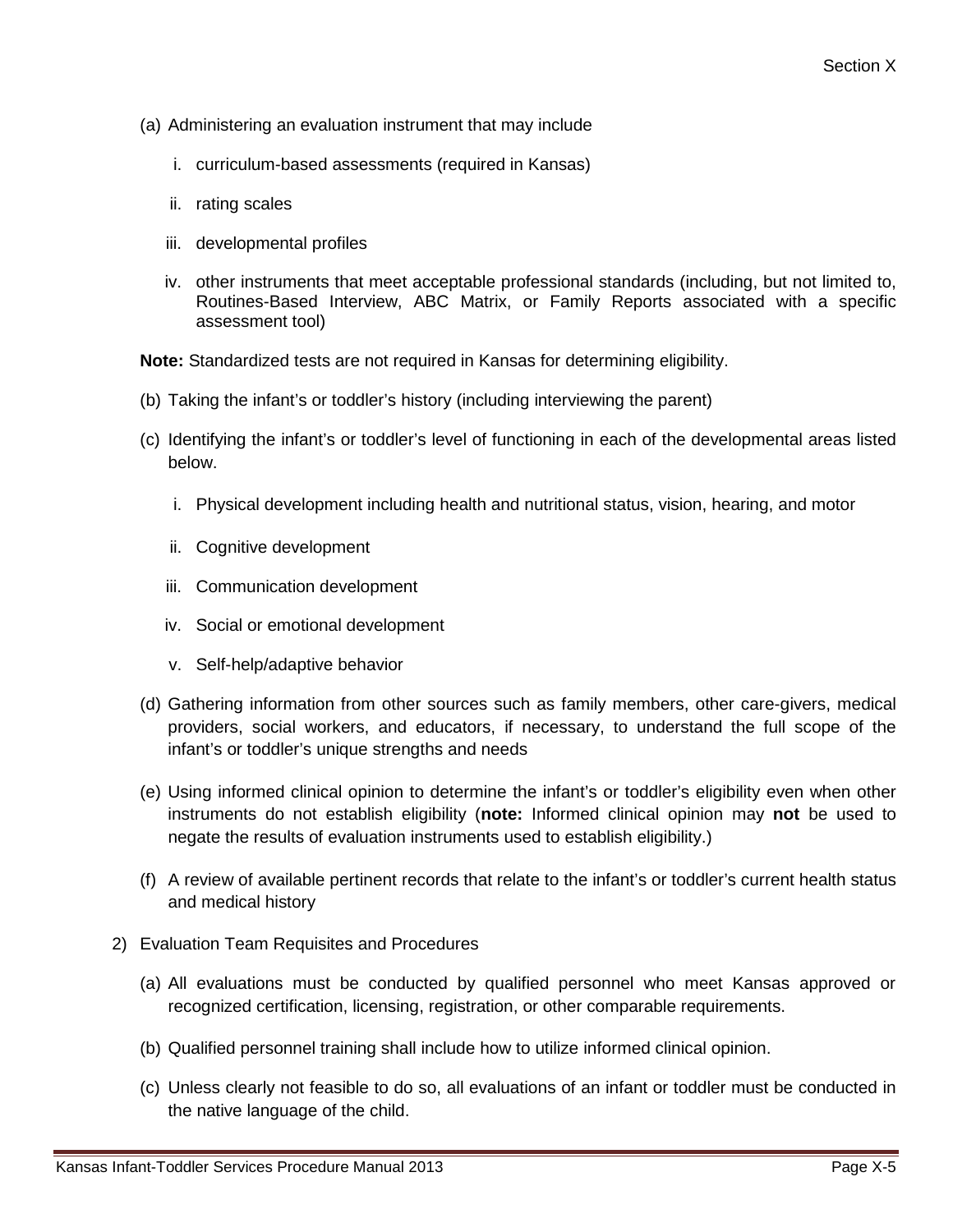- (d) Evaluations must be conducted in a nondiscriminatory manner, and selected and administered so as not to be racially or culturally discriminatory.
- (e) When determining eligibility, the evaluation team must consist of at least two professionals from different disciplines or one individual who is qualified in more than one discipline or profession, but can include as many members as necessary based on needs of the infant or toddler. The professional disciplines most closely related to the presenting need(s) are to be present during the evaluation.
- (f) Previous evaluations for determining eligibility conducted within the last six months by qualified personnel may be considered current.
- 3) Evaluation Outcomes [34 CFR 303.321; 303.322]

There are two possible outcomes when evaluating a child. They are Eligible and Not Eligible.

Whether or not an infant or toddler is eligible for services, the evaluation team is always responsible for conveying the evaluation results to the parent. The use of the *Prior Written Notice Form* is used to do this. Local tiny-k programs may provide more information through the use of a written report, as they determine locally. Evaluation results may be shared with appropriate personnel or the primary referral source upon request if the parent gives prior written consent.

The Prior Written Notice Form can be found at: [http://www.ksits.org/download/Prior\\_Written\\_Notice.doc](http://www.ksits.org/download/Prior_Written_Notice.doc)

- (a) The child is determined *eligible* for early intervention services.
	- i. The local tiny-k program must provide the parents with prior written notice that includes the following information:
		- The parent's right to dispute the eligibility determination through dispute resolution mechanisms such as a due process hearing or mediation or filing a State complaint
		- The infant or toddler is eligible for early intervention services and the reason why the infant or toddler is eligible.
	- ii. An IFSP is then developed using information from the evaluation and the child assessment in combination with results from the family-directed assessment.
- (b) The child is *not eligible* for early intervention services.
	- i. The local tiny-k program must provide the parents with prior written notice that includes the following information:
		- The parent's right to dispute the eligibility determination through dispute resolution mechanisms such as a due process hearing or mediation or filing a State complaint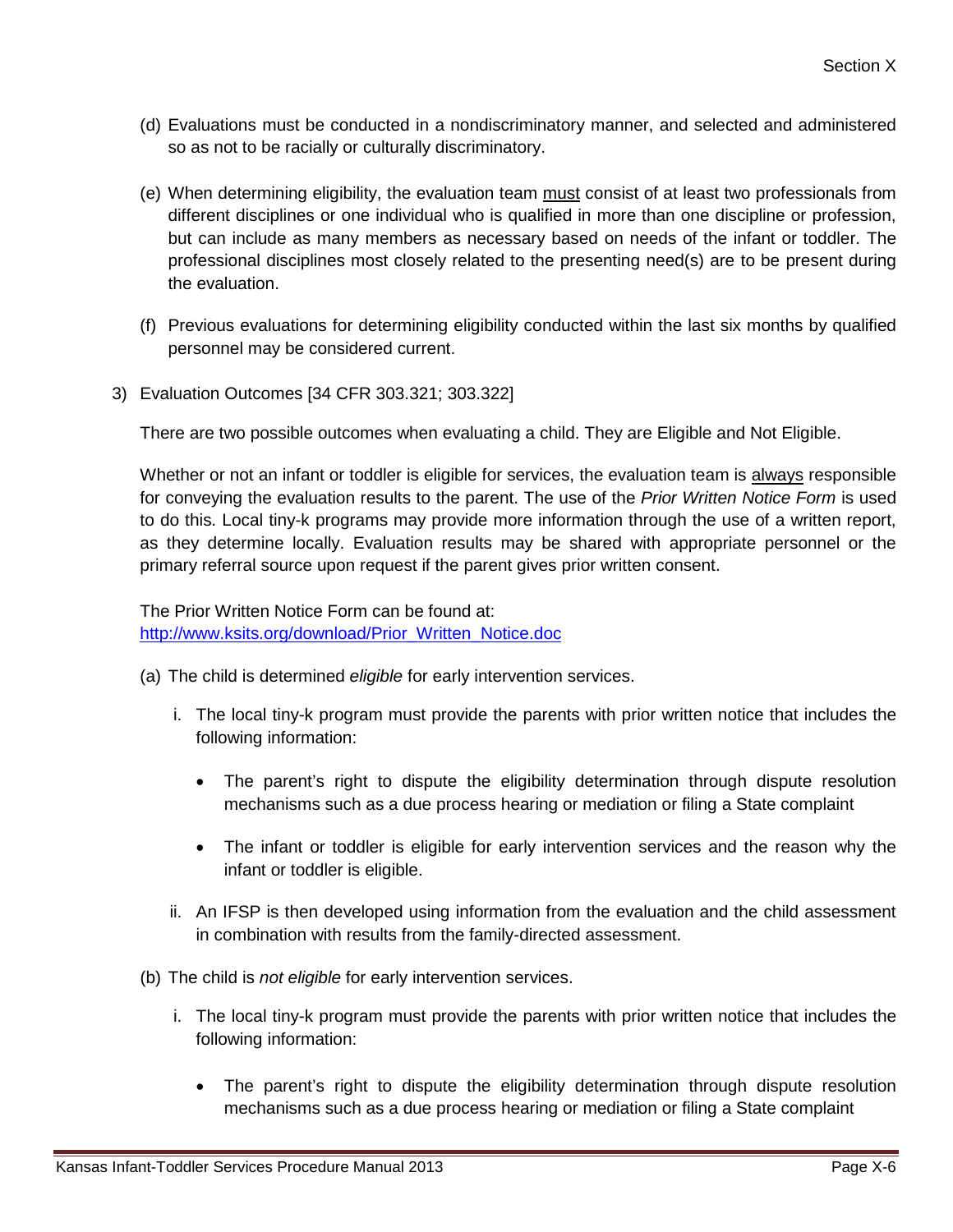- The infant or toddler is not eligible for early intervention services and the reason why the infant or toddler is not eligible
- ii. It is the responsibility of the family service coordinator and/or person identified by the evaluation team to refer the infant or toddler to appropriate follow-up services.

# **IV. Child Assessment [34 CFR 303.321; 303.25]**

Child assessment, as part of the initial evaluation, refers to the tools or procedures used by qualified personnel to determine initial eligibility for the Kansas Infant-Toddler Services. Additionally, child assessment is the ongoing process used to determine the evolving and changing unique strengths and needs of an infant or toddler and the services appropriate to meet these needs. Child assessment combines information across settings among all service providers and family members in order to obtain a more complete picture of the abilities and needs of the infant or toddler. It is the responsibility of the IFSP team to share assessment information contributing to the development of the Individualized Family Service Plan (IFSP).

The goals of the child assessment are to (1) gain a picture of the child's present abilities, strengths, and needs, and (2) identify potential intervention targets designed to enhance development.

A. Procedures that Guide the Child Assessment Process

If an infant or toddler is identified as eligible for Part C services, an initial curriculum -based assessment must be conducted as part of the initial evaluation in order to identify the infant's or toddler's unique strengths and needs. After development and implementation of the IFSP, child assessment must continue throughout the provision of early intervention services in order to identify changes in the infant's or toddler's needs. The initial and ongoing assessment of the infant or toddler must include the following components:

- 1) A review of the results of any existing evaluation including medical and other pertinent records
- 2) Personal observation of the infant or toddler
- 3) The identification of the infant's or toddler's needs in each of the developmental areas
- 4) The use of a curriculum-based assessment, updated at least every six months
- B. Characterizations of the Initial and Ongoing Child Assessment

The initial and ongoing child assessment helps determine the child and family outcomes for the IFSP which in turn determine the nature and extent of the needed early intervention services. Assessment must be

1) conducted, throughout the period of an infant's or toddler's eligibility, by appropriate qualified personnel who meet Kansas approved or recognized certification, licensing, registration, or other comparable requirements,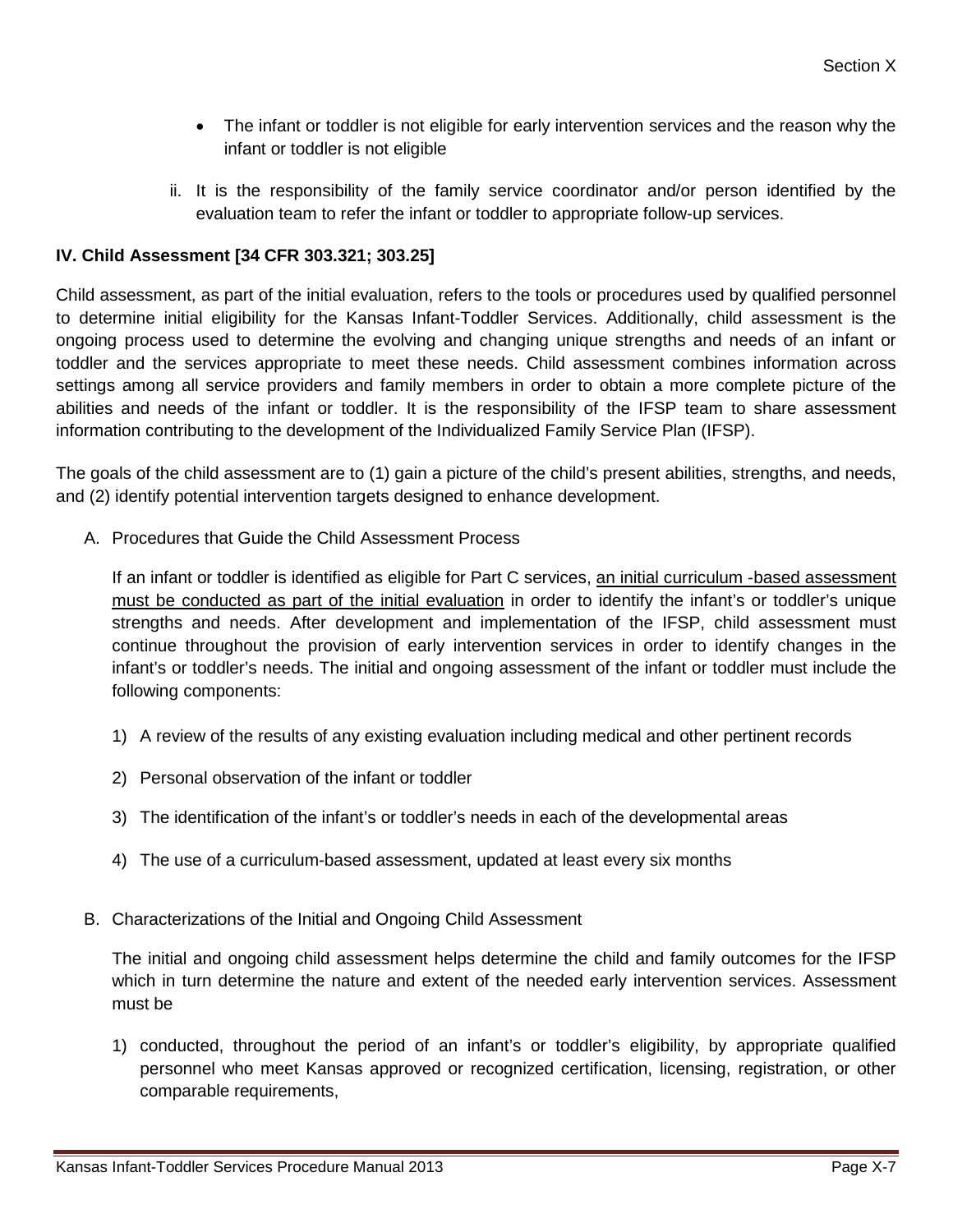- 2) conducted in a nondiscriminatory manner, and selected and administered so as not to be racially or culturally discriminatory,
- 3) conducted in the native language of the infant or toddler, unless clearly not feasible to do so,
- 4) problem solving in nature,
- 5) inclusive of natural observations in everyday settings and routines, including those that are most natural to the infant or toddler and family (e.g., home, child care),
- 6) inclusive of ongoing routines and typical circumstances in context with the infant or toddler and family, including the child's engagement and social relationships, and
- 7) a flexible, collaborative decision-making process in which teams, parents and professionals repeatedly revise their outcomes and reach consensus about the changing needs of children and their families.

### **V. Family-Directed Assessment [34 CFR 303.321; 303.25]**

A major focus of Kansas Infant-Toddler Services is family-centered services. They should be strength based, emphasize parent choice, and recognize the family as a unit. Through completion of a family-directed assessment, the local tiny-k program assists the family in developing a program that will build upon and reinforce the family's strengths and resources to meet their infant's or toddler's developmental needs.

A. Family-Directed Assessment Description

Assessment of the family must be

- 1) family-directed and designed to identify the family's resources, priorities, and concerns and the supports and services necessary to enhance the family's capacity to meet the developmental needs of the infant or toddler,
- 2) voluntary on the part of each family member participating in the assessment,
- 3) based on information obtained through an assessment tool,
- 4) based on information obtained through an interview with those family members who elect to participate in the assessment,
- 5) conducted by qualified personnel who meet Kansas approved or recognized certification, licensing, registration, or other comparable requirements,
- 6) conducted by personnel trained to utilize appropriate methods and procedures,
- 7) conducted in a nondiscriminatory manner, and selected and administered so as not to be racially or culturally discriminatory, and